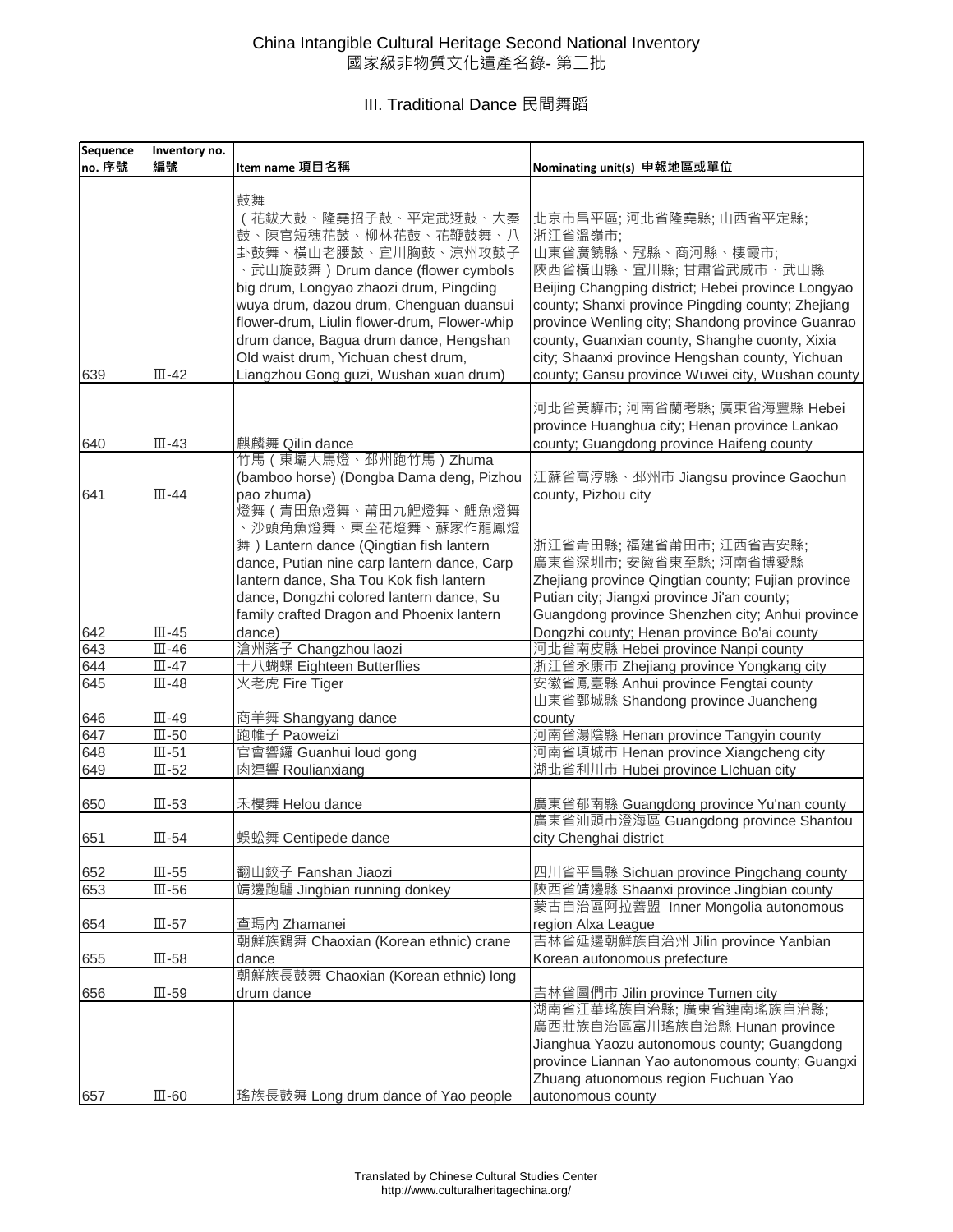## China Intangible Cultural Heritage Second National Inventory 國家級非物質文化遺產名錄- 第二批

# III. Traditional Dance 民間舞蹈

|     |                              |                                                     | 雲南省潞西市、西雙版納傣族自治州 Yunnan                        |
|-----|------------------------------|-----------------------------------------------------|------------------------------------------------|
|     |                              | 傣族像腳鼓舞 leg-shaped drum dance of Dai                 | province Luxi city, Xishuangbanna Dhai         |
| 658 | $\overline{\mathbb{II}}$ -61 | people                                              | autonomous prefecture                          |
|     |                              | 羌族羊皮鼓舞 Sheepskin drum dance of Qiang                |                                                |
| 659 | $III - 62$                   | people                                              | 四川省汶川縣 Sichuan province Wenchuan county        |
|     |                              | 毛南族打猴鼓舞 Monkey-beating drum dance                   |                                                |
| 660 | $III - 63$                   | of Maonan people                                    | 貴州省平塘縣 Guizhou province Pingtang county        |
|     |                              | 瑤族猴鼓舞 Monkey drum dance of Yao                      |                                                |
| 661 | $III-64$                     | people                                              | 貴州省荔波縣 Guizhou province Libo county            |
|     |                              | 高山族拉手舞 Hand-holding dance of                        |                                                |
| 662 | $III-65$                     | Gaoshan people                                      | 福建省華安縣 Fujian province Hua'an county           |
| 663 | $III - 66$                   | 得榮學羌 Derong Xueqiang                                | 四川省得榮縣 Sichuan province Derong county          |
| 664 | $III-67$                     | 甲搓 Jiacuo                                           | 四川省鹽源縣 Sichuan province Yanyuan county         |
| 665 | $III-68$                     | 博巴森根 Boba sengen                                    | 四川省理縣 Sichuan province Li county               |
| 666 | $III - 69$                   | 彝族鈴鐺舞 Little bell dance of Yi people                | 貴州省赫章縣 Guizhou province Hezhang county         |
|     |                              |                                                     | 雲南省巍山彝族回族自治縣 Yunnan province                   |
| 667 | $III - 70$                   | 彝族打歌 Dage of Yi people                              | Weishan Yi and Hui autonomous county           |
|     |                              | 彝族跳菜 Tiaocai (food dishes dance) of Yi              | 雲南省南澗彝族自治縣 Yunnan province Nanjian Yi          |
| 668 | $III - 71$                   | people                                              | autonomous county                              |
| 669 | $\overline{\mathbb{II}}$ -72 | 彝族老虎笙 Tiger dance of Yi people                      | 雲南省雙柏縣 Yunan province Shuangbai county         |
| 670 | $III - 73$                   | 彝族左腳舞 Left foot dance of YI people                  | 雲南省牟定縣 Yunnan province Mouding county          |
| 671 | $\overline{\mathbb{II}}$ -74 | 樂作舞 Lezuo dance of Yi people                        | 雲南省紅河縣 Yunan province Honghe county            |
|     |                              | 彝族三弦舞(阿細跳月、撒尼大三弦)Sanxia                             |                                                |
|     |                              | n dance of Yi people (A'xi tiaoyue, sani            | 雲南省彌勒縣、石林彝族自治縣 Yunnan province                 |
| 672 | $III - 75$                   | dasanxian)                                          | Mile county, Stone Forest Yi autonomous county |
|     |                              |                                                     | 雲南省麗江市古城區 Yunnan province Lijiang city         |
| 673 | $III - 76$                   | 納西族熱美蹉 Remeicuo of Nakhi people                     | Gucheng district                               |
|     |                              |                                                     | 雲南省雙江拉祜族佤族布朗族傣族自治縣 Yunnan                      |
|     |                              | 布朗族蜂桶鼓舞 Bee-barrel drum dance of                    | province Shangjiang Lahu, Va, Blang and Dai    |
| 674 | $III - 77$                   | Blang people                                        | autonomous county                              |
|     |                              |                                                     | 雲南省蘭坪白族普米族自治縣 Yunnan province                  |
| 675 | $III - 78$                   | 普米族搓蹉 Cuocuo dance of Pumi people                   | Lanping Bai and Pumi autonomous county         |
|     |                              | 拉祜族蘆笙舞 Reed-pipe dance of Lahu                      | 雲南省瀾滄拉祜族自治縣 Yunnan province Lancang            |
| 676 | $III - 79$                   | people                                              | Lahazu autonomous county                       |
|     |                              |                                                     | 西藏自治區札達縣、墨竹工卡縣 Tibetan                         |
|     |                              | 宣舞 (古格宣舞、普堆巴宣舞) Xuan dance                          | autonomous region Zanda county, Maizhokunggar  |
| 677 | $III - 80$                   | (guge xuanwu, puduiba xuanwu)                       | county                                         |
|     |                              |                                                     | 西藏自治區拉薩市 Tibetan autonomous region             |
| 678 | $III-81$                     | 拉薩囊瑪 Lhasa Nangma                                   | Lhasa                                          |
|     |                              |                                                     | 西藏自治區拉孜縣 Tibetan autonomous region             |
| 679 | $III - 82$                   | 堆諧 (拉孜堆諧) Duixie (Lhaze duixie)                     | Lhaze county                                   |
|     |                              | 諧欽 ( 拉薩納如諧欽、南木林土布加諧欽 ) Xie 西藏自治區拉薩市城關區、南木林縣 Tibetan |                                                |
|     |                              | qin (Lhasa Naru xieqin, Namling Tubujia             | autonomous region Lhasa Chengguan district,    |
| 680 | $III - 83$                   | xieqin)                                             | Namling county                                 |
|     |                              |                                                     | 西藏自治區比如縣 Tibetan autonomous region Biru        |
| 681 | $III - 84$                   | 阿諧 (達布阿諧) A'xie (dabu a'xie)                        | county                                         |
| 682 | $\overline{\mathbb{II}}$ -85 | 嘎爾 Ga'er                                            | 西藏自治區 Tibetan autonomous region                |
|     |                              |                                                     | 西藏自治區芒康縣 Tibetan autonomous region             |
| 683 | $III-86$                     | 芒康三弦舞 Markam Sanxian Dance                          | Markam county                                  |
|     |                              |                                                     | 西藏自治區定日縣 Tibetan autonomous region             |
| 684 | $III-87$                     | 定日洛諧 Dingri Luoxie dance                            | Tingri county                                  |
|     |                              |                                                     | 西藏自治區薩嘎縣 Tibetan autonomous region Saga        |
| 685 | $III-88$                     | 旦嘎甲諧 Danga Jiaxie dance                             | county                                         |
|     |                              |                                                     | 西藏自治區曲水縣 Tibetan autonomous region Quxu        |
| 686 | $III-89$                     | 廓孜 Kuozi                                            | county                                         |
| 687 | $\mathbb{II}$ -90            | 多地舞 Duodi dance                                     | 甘肅省舟曲縣 Gansu province Zhouqu couty             |
| 688 | $III-91$                     | 巴郎鼓舞 Balang drum dance                              | 甘肅省卓尼縣 Gansu province Zhouni county            |